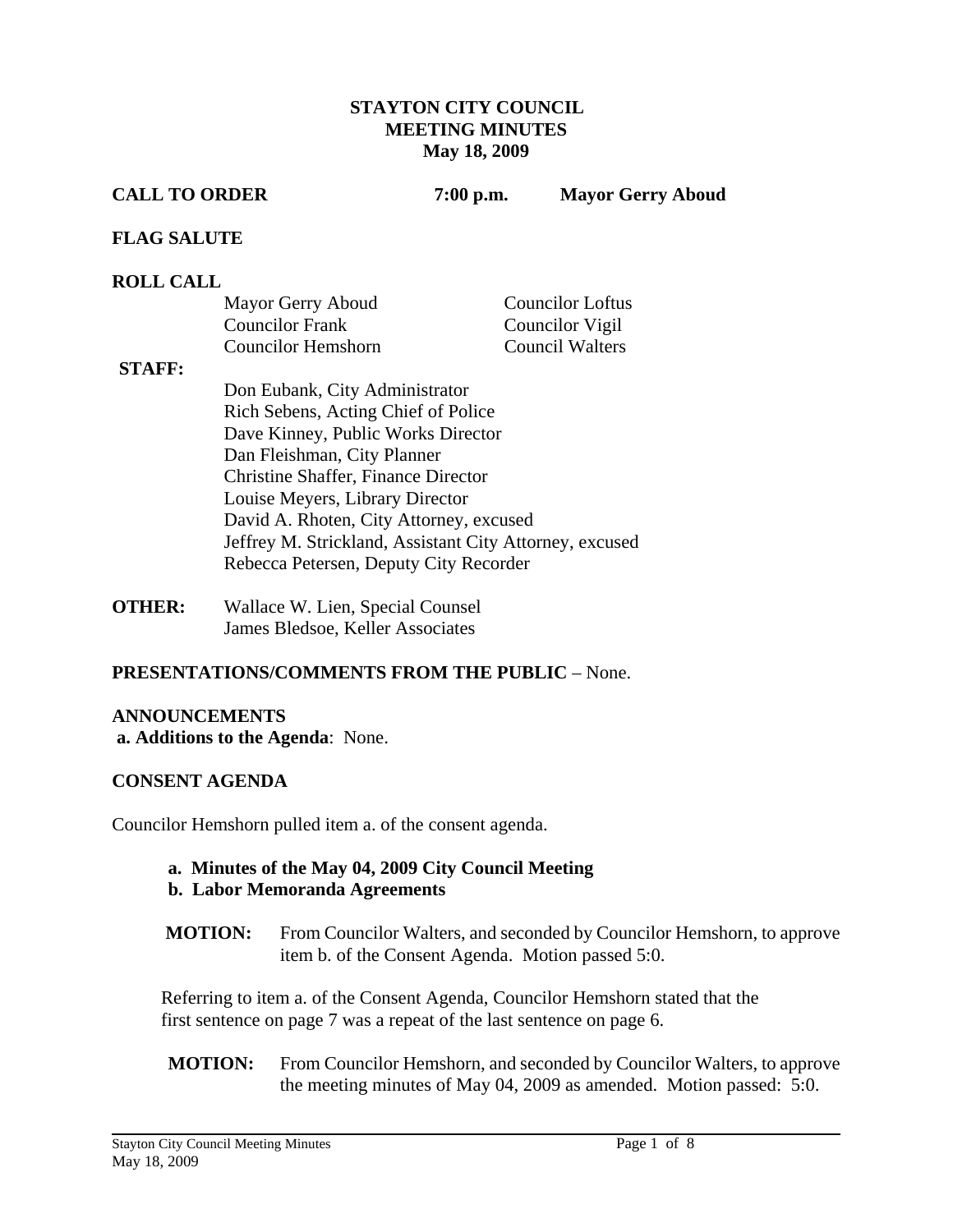# **PUBLIC HEARING**

#### **Storm Water Master Plan**

- **a. Commencement of public hearing:** Mayor Aboud opened the public hearing at 7:08 pm, and read the opening statement**.**
- **b. Staff Report:** Mr. Fleishman entered into the record in their entirety the Storm Water Master Plan document, the staff reports from planning and public works and documents accumulated over the past few years that are all part of the record. He reviewed the May 18, 2009 staff memorandum, summarizing the background information and analysis.

Mr. Kinney stated that the Master Plan document was prepared in 2003/2004 by Keller Associates, and since that time various changes have been made to the document. Comments from the planning commission public hearing and other minor changes have been included in the new draft.

James Bledsoe, Keller Associates, Consultant. Mr. Bledsoe provided a slide presentation pointing out that some of the materials were previously presented to the Council at a work session April 2009. The system has not been looked at for approximately 25 years, and the improvements were undocumented. A comprehensive evaluation was conducted looking at line and pipe segments. The system evaluation results determined that maintenance has been neglected. Pipe lines had inadequate access, filled up with sediment and a lot of damage. Water quality was reviewed and two programs focused on the Total Daily Maximum Load (TDML) implementation plan was developed by DEQ and the city had a compliance scheduled in 2008, there were some minor comments and finally it was approved in 2008. When the City reaches a population of 10,000, they will be required to prepare a NPDES phase 2 discharge permit, but this will probably not happen until 2020. The City needs to finalize their

storm water standards and what they should include. Limit post development flows and implement standards to improve the water quality. These requirements are typical for communities through out the state to develop priorities for detention facilities, with growth in future land for run off should be planned for to improve water quality. Capital improvement plan, no regulatory agency at this time to force the city to prepare a lot of the regulations to reduce flooding. Upgrades can be done when maintenance takes place on improvements. Total cost is twenty five million dollars to be phased over many years in the future. Currently these are being funded through street and sewer funds but other funding options are available, and new development needs to pay their fair share. Mr. Bledsoe reviewed various options for financing to help pay for storm water.

- **c. Proponent's Testimony:** None.
- **d. Opponent's Testimony:** Larry Trosi, Manager Santiam Water Control District (SWCD), Stayton, Oregon. Mr. Trosi stated that the SWCD respectfully submits this written testimony in opposition to the adoption of Amendments to the City of Stayton's Comprehensive Plan to adopt and incorporate the 2009 Storm Water Master Plan. He provided a hand out that included the Santiam Water Control District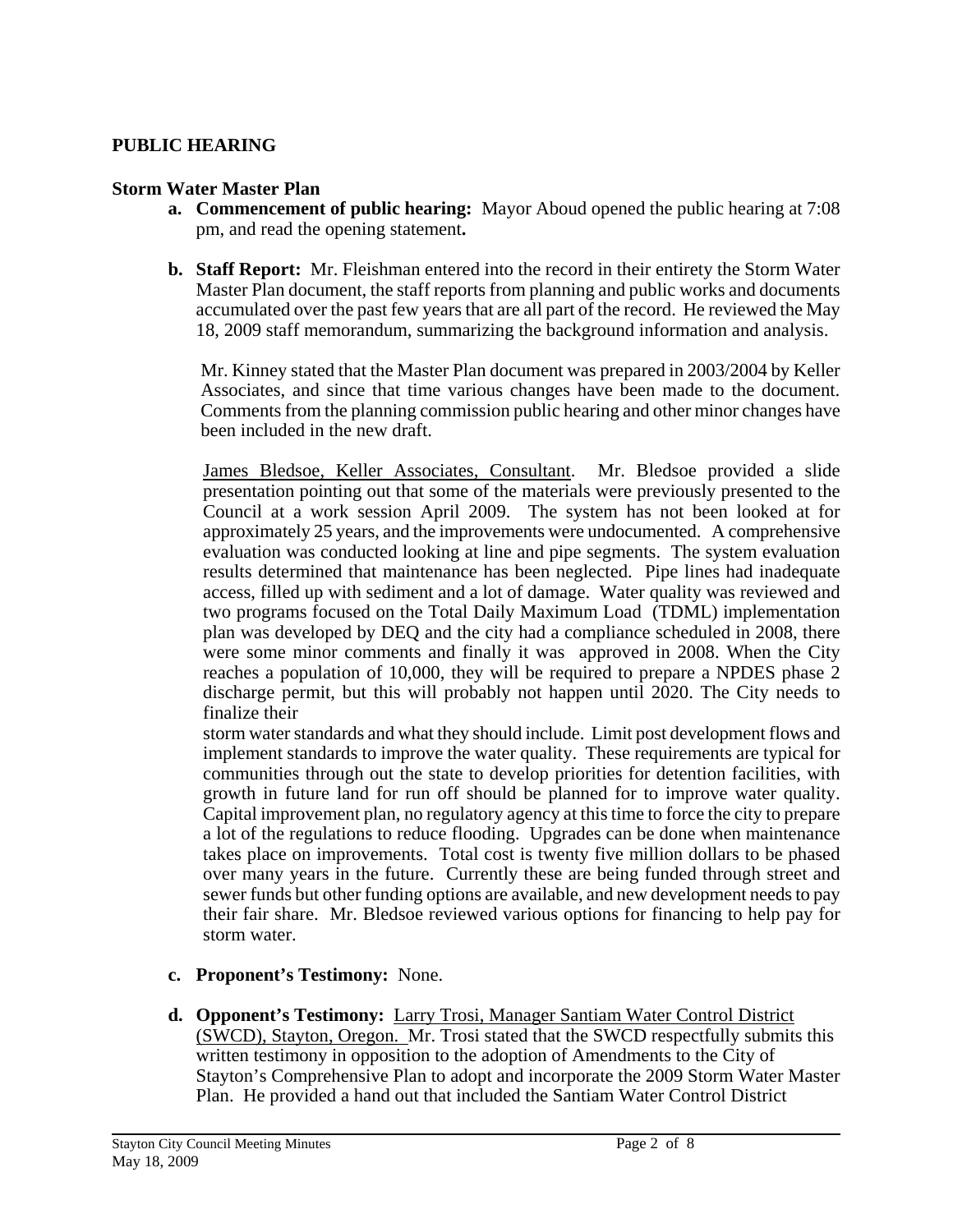Drainage Plan and Policies; Proposed Interim Drainage Agreement; SWCD delivered Water Rights Summary; June 12, 2008 summary of cost of facility operations and maintenance attributable to City of Stayton storm water discharges into SWCD facilities; and May 10, 2008 Stayton Storm Water Master Plan Review Comments.

- e. **General Testimony:** None.
- **f. Questions from the Public:** None.

# **g. Questions from the Council:**

1. How were the 14 cities determined?

 Mr. Bledsoe stated that Mr. Bartlett provided the information. Mr. Kinney added that if the population is smaller than 10,000 they do not need to have a storm water charge.

2. Would a fee be considered a rain tax?

 Mr. Bledsoe stated that it can be called what ever the council wishes, it is simply a mechanism for operation and maintenance costs.

3. Is leaching a problem at the water treatment sewer facility?

Mr. Bledsoe answered in the affirmative but stated that it is a negligent amount.

4. When it rains is the amount measurable?

 Mr. Bledsoe stated yes, the goal is to monitor the Salem Ditch and outfall locations to improve the runoff.

5. How much water is running off from the rain?

 Mr. Bledsoe stated that during a major storm event, 100 cubic feet per second (CFS) is lost.

6. With new development, where does the water go during run off?

Mr. Bledsoe stated that it would run through the down spouts and gutters.

7. Can the city use a mechanical detainment on new development?

 Mr. Bledsoe stated that each new development should be looked at on a case by case basis, as they might be able to utilize some type of mechanical detainment.

 8. Is the city concerned with the amount of pollution from run off during a storm event?

Mr. Bledsoe stated that the city would be concerned with run off and quality from a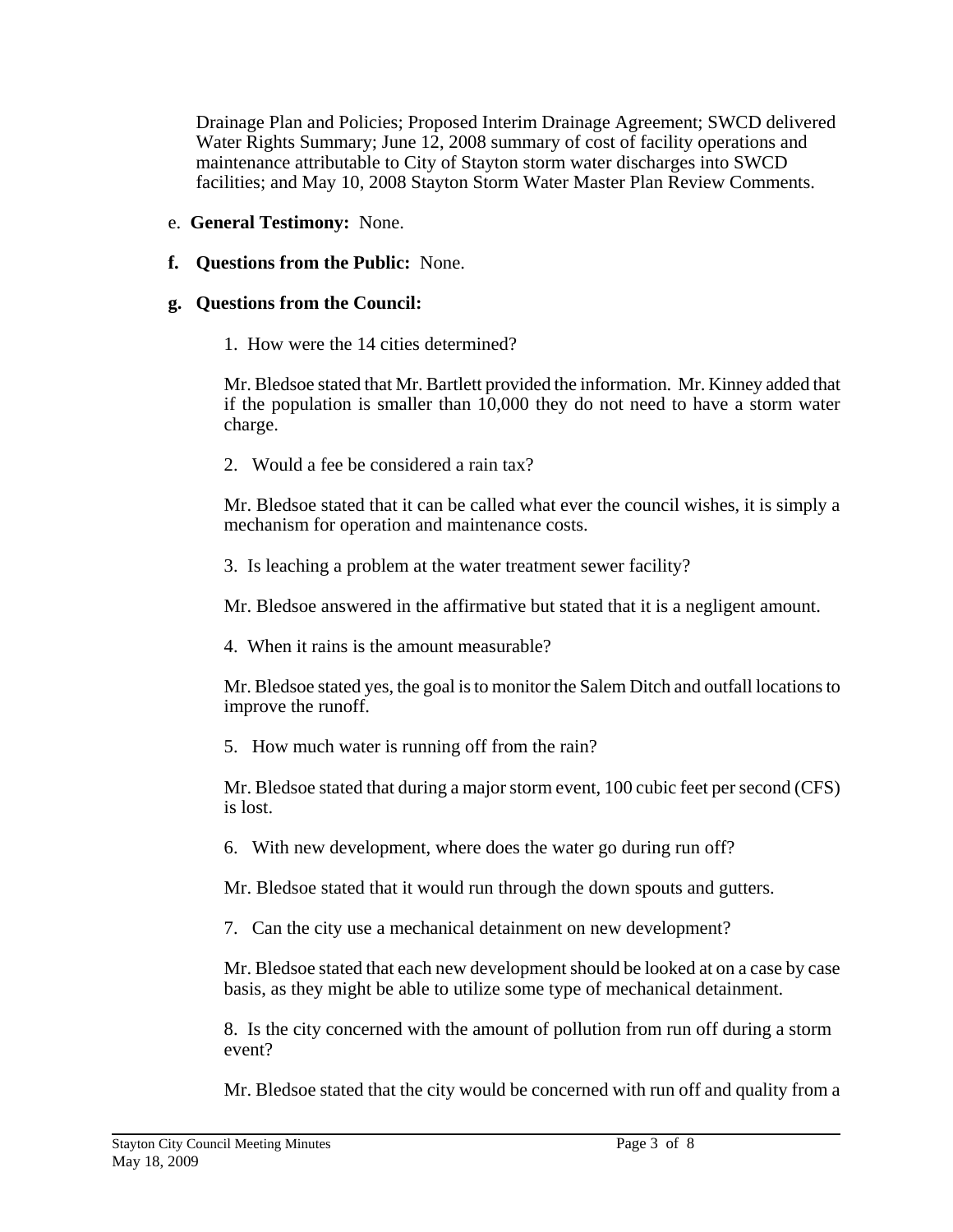regulation standpoint for water quality.

9. According to the letter from SWCD, they feel the City is failing to address the deficiencies, and the city is recommending approving the Storm Water Master Plan to address these issues. What does the SWCD feel the city should do?

 Mr. Trosi stated that the SWCD plan is designed around discharge and needs protections for the amount of quality/quantity of what is being discharged into their facilities. Before the City adopts a Storm Water Master Plan, a preliminary agreement needs to be signed by both the City and the SWCD. The district has taken water quality samples and some pollutants have increased down through the system.

The meeting was recessed at 8:00 pm, and reconvened at 8:03 pm.

 10. Mayor Aboud stated that he testified before a house committee against the irrigation and water control districts along with the League of Oregon Cities. Mr. Trosi testified in favor. Realizing that other cities had some of the same issues in dealing with water control districts, the committee chair stated that they would put together a forum state wide, of which Mr. Trosi and his group agreed to participate in.

> Mr. Trosi stated that the SWCD did not sponsor the legislation it was at the request of the water control districts of which they are a member. SWCD belongs to the Oregon Water Resources Congress and the legislation could have been sponsored by them. The house committee chair felt it was a large enough issue that if cities and water control districts did not come to some type of agreement for discharging into the canals/water ways, the committee would step in during the interim.

> 11. Mr. Trosi was asked if he was aware of any Homeland Security requirement that will require the SWCD to cover their irrigation?

> Mr. Trosi stated that he was not aware of any Homeland Security requirement for that purpose, but that districts through out the state have made every effort to pipe the water ways for conservation measures.

**h. Staff Summary:** Mr. Fleishman summarized changes that the Planning Commission had proposed after their public hearing. Study limitations were added and the City recognized the impacts they have on the system and that both entities need to work out issues regarding the agreement. As part of the Operation Maintenance and replacement section, the costs in the table do not include potential management fees. In the future the city may have a reasonable financial responsibility to the district. It has been almost a year since the planning commission approved the adoption of the plan. Both planning and public works staff has met with Mr. Trosi regarding an interim agreement, with three to four different drafts taking place, but were not able to come to any agreement on some issues. One of the drafts asked the City to assume unlimited liability for things that the city would not have any control over, and a fee of what the city should pay was never resolved. Staff made a very sincere effort to work with Mr. Trosi and SWCD but to date have not been able to resolve some issues of the agreement.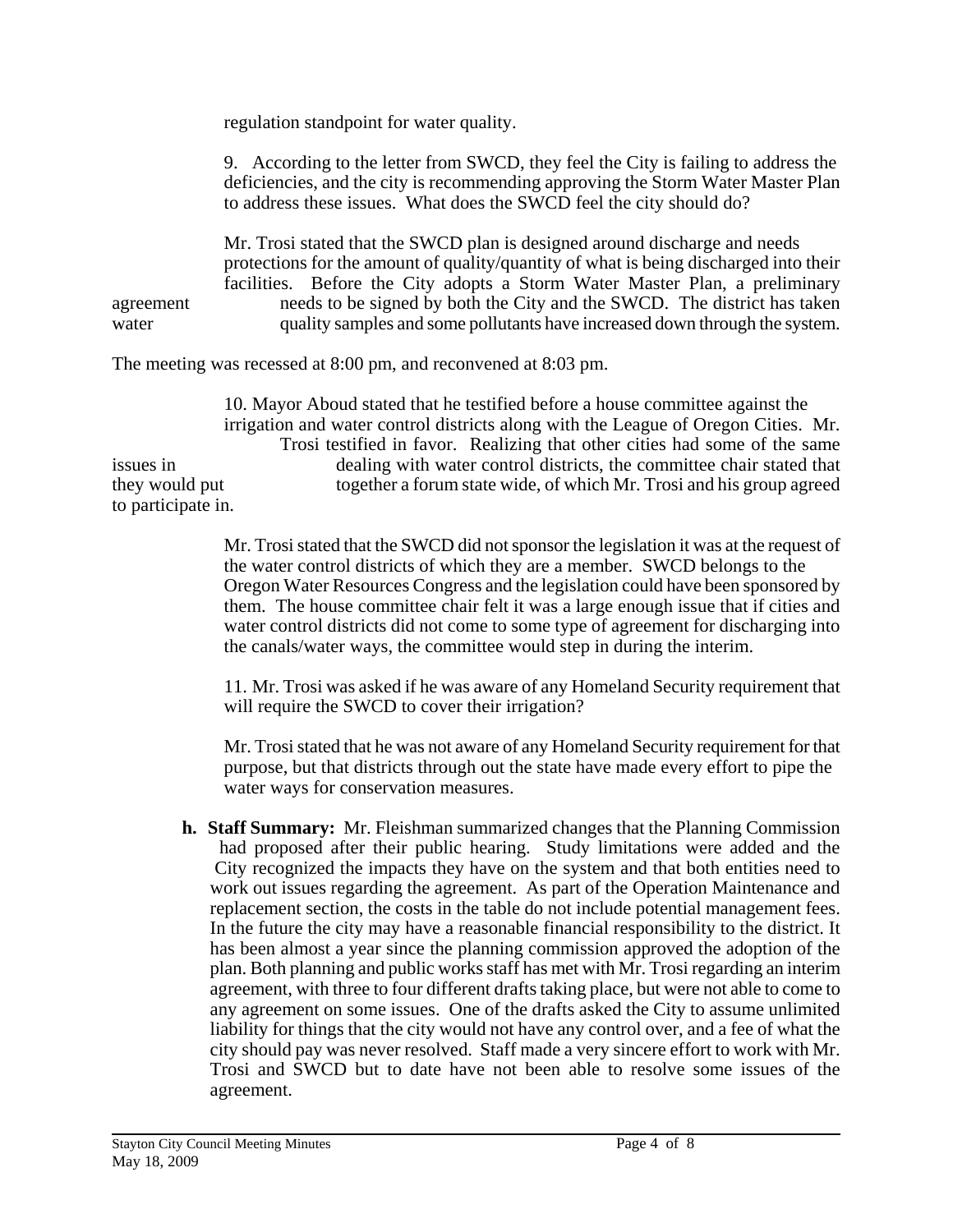Does the SWCD sell water out of the canal? And, do other jurisdictions incur a fee where the water passes through them? Mr. Fleishman stated that irrigation users pay a fee to the SWCD, and that the City pays a fee to the district to take water out of the canal. The SWCD facilities flow through Marion County but no other incorporated cities that he was aware of. In Mr. Fleishman's research he was not able to find any others through out the State.

 Is the title of easement that runs through out the city restricted in anyway, and can the City assess a fee to the SWCD? Mr. Fleishman stated no, and that he could not answer those questions without conducting additional research.

**i. Close of Hearing:** There being no further testimony, Mayor Aboud closed the public hearing at 8:15 pm.

# **j. Council Deliberation:**

 1. The City cannot assume ultimate liability, there has to be a level of negligence associated with it to be liable.

2. Intent is a big issue, if you intend to cause damage then the liability shifts to you 100%. It is not the city's intent to cause damage we are trying to mitigate it in a reasonable manner that makes sense.

3. Staff and the consultants have presented a well thought out plan, well investigated and well presented.

# **UNFINISHED BUSINESS**

#### **Oregon Liquor Control Commission (OLCC) Change of Ownership Application – Bella's Italian Grill (from O'Malley's)**

**a. Staff Report:** Mr. Sebens stated that the application is for a "Change of Ownership" Liquor License from O'Malley's on First, to Bella's Italian Grill I. This issue was brought before the Council at a previous meeting where questions were raised, and staff conducted further investigations. During an extensive background investigation of the business, there were some concerns regarding associations the owners had had with other establishments outside the Stayton area. OLCC is aware of the relationships and is therefore recommending approval with an "involuntary compliance plan". Mr. Sebens explained the plan.

# **b. Council Deliberation:**

1. Would the involuntary compliance be considered a "no contest"?

 Mr. Sebens stated no, the Council is not making an opinion one way or another just stating that they acknowledge that the application came in and that OLCC conducts their process.

2. What type of issues were a concern to OLCC?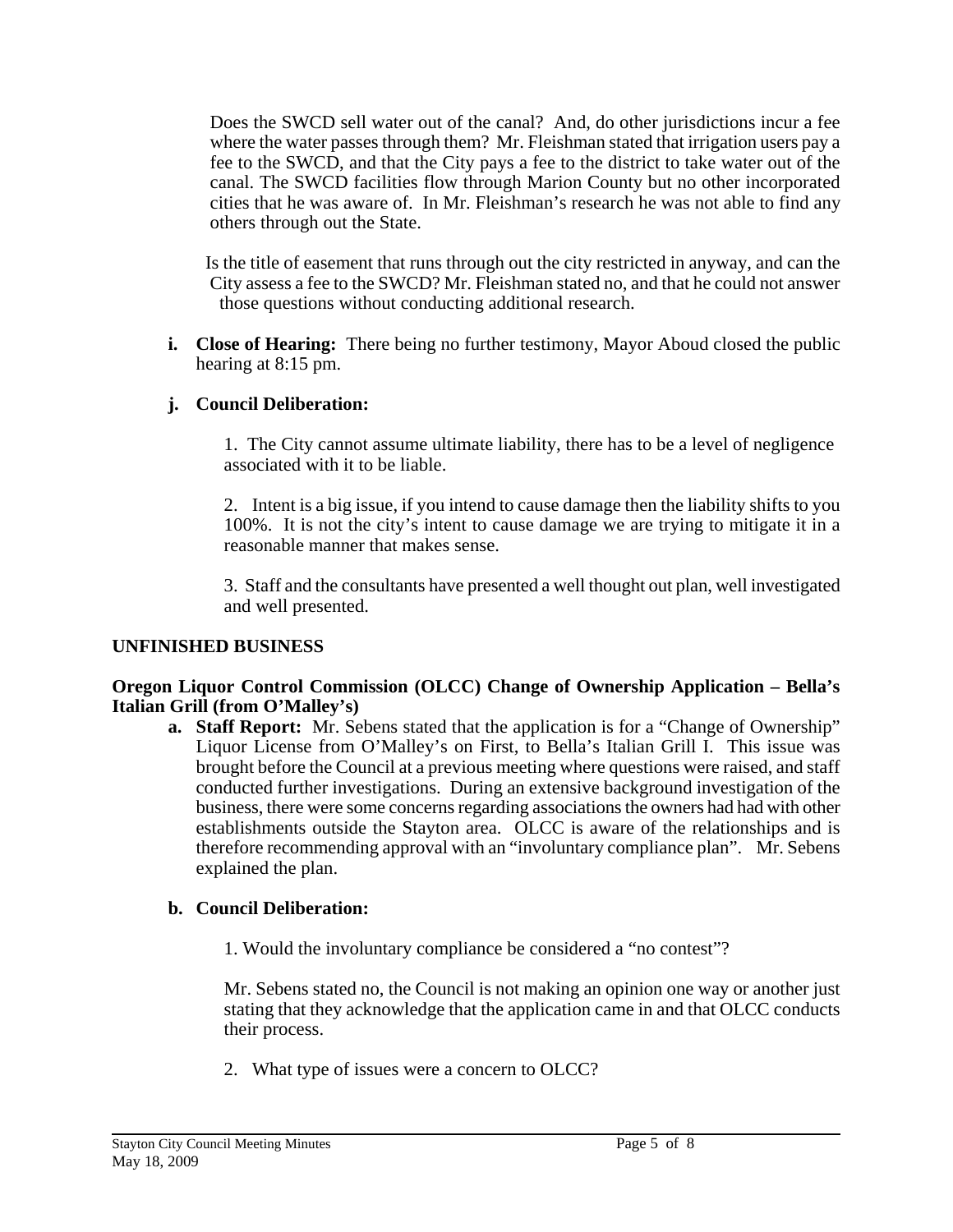Mr. Sebens stated that the concerns of OLCC was that there were numerous instances that the police were involved with.

# **e. Council Decision:**

**MOTION:** From Councilor Vigil, and seconded by Councilor Hemshorn, to acknowledge the license application to the Oregon Liquor Control Commission (OLCC) regarding the application of Bella's Italian Grill I with the understanding that OLCC will not approve the license without an involuntary compliance plan in place. Motion passed: 5:0.

# **NEW BUSINESS**

# **Storm Water Master Plan**

**a. Staff Report:** Mr. Fleishman stated that under the staff report, the Council has various options, and recommended motions.

- **b. Council Deliberation:** None.
- **c. Council Decision:**

**Motion:** From Councilor Vigil, and seconded by Councilor Walters, to move to direct that Ordinance (unnumbered), amending the Stayton Comprehensive Plan to Adopt the 2009 Storm Water Master Plan and Incorporate the 2006 Water Master Plan and 2006 Wastewater Master Plan be read for the first time by title only. **Motion passed:** 5:0.

The Deputy City Recorder read the proposed ordinance for the first time by title only.

**Motion:** From Councilor Vigil, and seconded by Councilor Loftus, to move to approve the first reading of Ordinance (unnumbered), amending the Stayton Comprehensive Plan to Adopt the 2009 Storm Water Master Plan and Incorporate the 2006 Water Master Plan and 2006 Wastewater Master Plan. **Motion passed:** 5:0:

The Ordinance was assigned number 911.

**Motion**: From Councilor Vigil, and seconded by Councilor Walters, to move to direct that Ordinance No.911, amending the Stayton Comprehensive Plan to Adopt the 2009 Storm Water Master Plan and Incorporate the 2006 Water Master Plan and 2006 Wastewater Master Plan, be read for the second time by title only. **Motion passed**: 5:0.

Ms. Petersen read Ordinance No. 911for the second time by title only.

**Motion:** From Councilor Vigil, and seconded by Councilor Loftus, to move to approve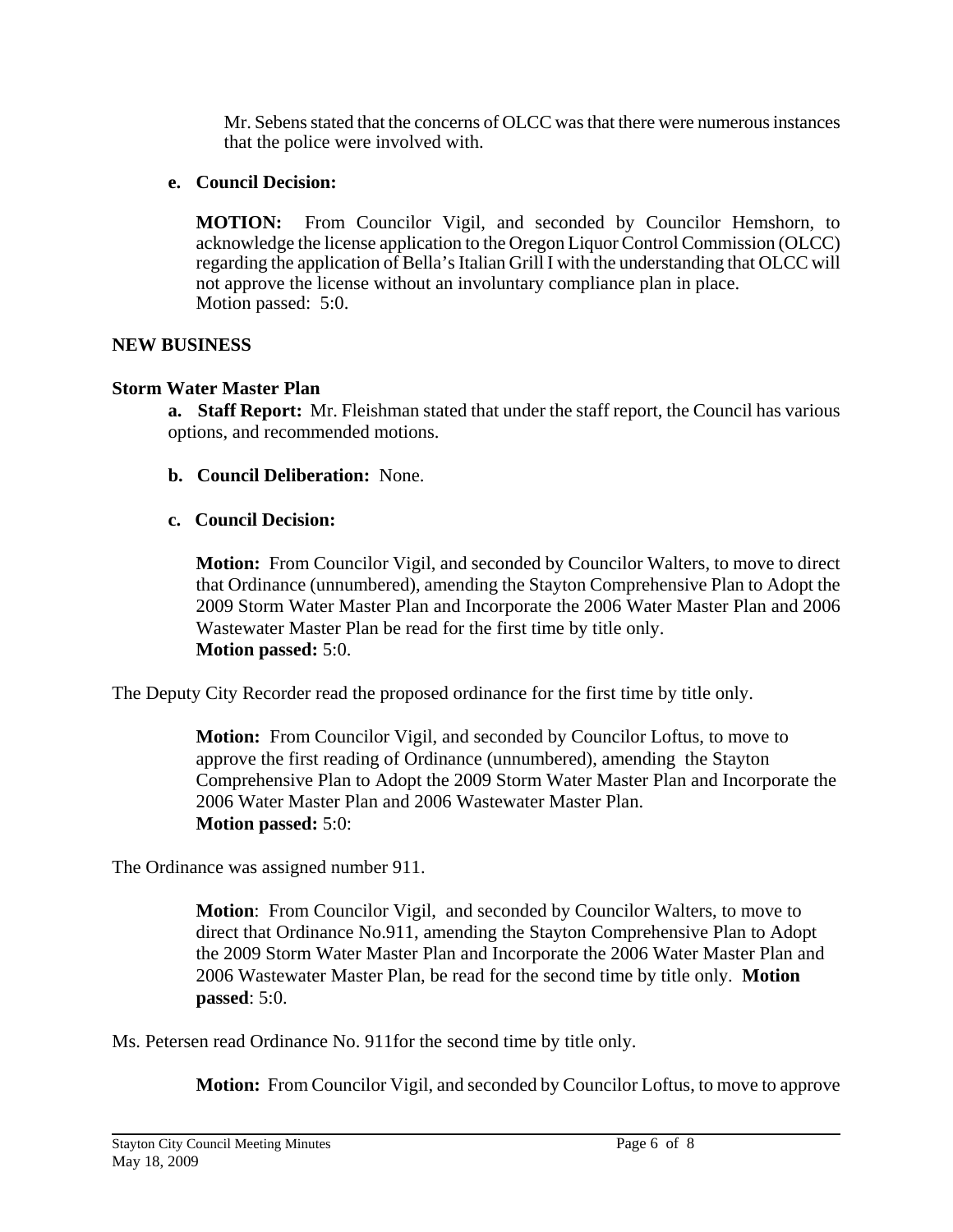the second reading of Ordinance No. 911 and direct the Mayor to execute the Ordinance as enacted. **Motion passed**: 5:0.

# **STAFF/COMMISSION REPORTS**

# **City Administrator's Report – Don Eubank**

**a. Charter Report:** Mr. Eubank stated that the draft Charter Review document had been sent to Tom Sponsler, Attorney with Beery, Elsner & Hammond, LLP, Portland. Mr. Sponsler will be reviewing the document to determine a cost and timeline for his review.

**b. City Administrator Evaluation:** Mr. Eubank stated that the City Attorney and previous City Administrator set up the evaluation process, which was approved by resolution. Councilors explained their thoughts on how they would like to handle the process and it was determined that an executive session will be held at a later date to discuss their comments regarding the performance evaluation for the position.

# **Finance Director's Report – Christine Shaffer**

**a. Monthly Finance Department Report:** Ms. Shaffer reported that all is well in Finance and that the delinquency notices have been dropping. In response to a question as to whether or not the city charges for water and sewer at a vacant building or vacant lot, Ms. Shaffer stated that a landlord can have the water kept on and placed in their name which they would receive a bill for. If a vacant lot has an irrigation line they would receive a bill also.

# **Acting Chief of Police – Rich Sebens**

**a. Statistical Report April 2009:** Mr. Sebens stated that the monthly crime rate comparison is similar to the month before. In response to a question as to the status of the alarm system, Mr. Sebens stated that Security Alarm Corporation (SAC) will be installing the system next week.

**b. Citizen Recognition:** Mr. Sebens stated that he was prepared to recognize a local citizen

for their involvement in working with the police department to catch and convict an individual for numerous arson fires. Due to the willingness of this citizen who was also a victim, the suspect is now housed in the Oregon State Correctional system for Arson I.

# **Library Director's Report – Louise Meyers**

**a. April Activities/Statistics:** Ms. Meyers reviewed April Activities at the Library and provided an amended statistical sheet.

# **Public Works Director – Dave Kinney**

**a. April Monthly Operating Report:** Mr. Kinney reviewed the monthly operating report for public works. In response to a question as to the cost of a Porta-John at the Stayton Riverfront Park he stated the cost would be approximately \$350.

# **Pool Manager – Rebekah Meeks**

 **a. Monthly Pool Report:** Ms. Meeks stated that the lights, boiler and heater have been